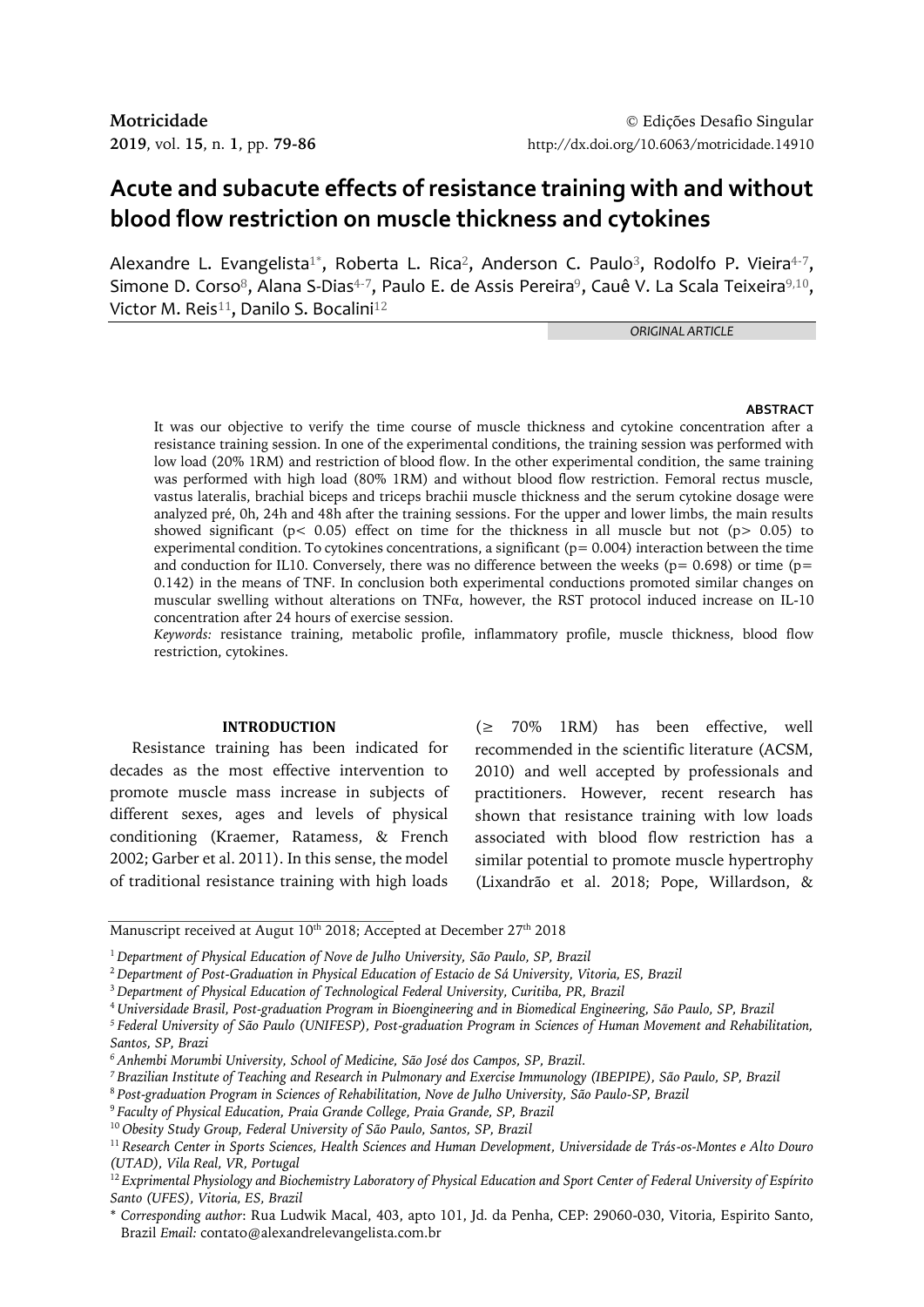**Participants**

Schoenfeld 2013) making it an interesting option for people with restrictions on the use of high external loads.

In resistance training with low loads and blood flow restriction the decrease in the supply of oxygen to muscle tissue (hypoxia) seems to be the primary effect that contributes to the maximization of metabolic stress, and the latter seems to stimulate the process of myofibrillar protein synthesis by other vessels (Laurentino et al. 2008, Laurentino et al. 2012). The high concentrations of metabolites in the intracellular environment modify the pressure gradient in the membrane, favoring the infusion of fluids from the extra medium to the intracellular environment, contributing to cellular swelling. Additionally, cellular swelling is associated with increased protein synthesis rate. In addition, high concentrations of metabolites, especially lactate and hydrogen, when released into the bloodstream, appear to stimulate the production of growth hormone (GH) and insulin-like growth factor (IGF-1) positively impacting the rate of myofibrillar protein synthesis (Loenneke, Wilson, & Wilson 2010; Schoenfeld 2013).

Although the traditional training and low loads and blood flow restriction models show similar potential for inducing muscle hypertrophy, but emphasizing different ways of stimulating protein synthesis, few studies compare the acute and subacute effects between traditional methods and vascular occlusion on muscle thickness (indirect indicative of cell swelling) and cytokines. Evidence suggests that cellular swelling is greater in sessions with restricted blood flow post-exercise when compared to traditional sessions, but this difference disappears after 24 hours (Freitas et al. 2017).

However, this finding is limited to the execution of a single exercise, it is questioned whether these acute and subacute changes present a similar time course subsequent to the exercise combination. Thus, the objective of this study was to verify the time course of muscle thickness and cytokine concentration after a resistance training session with and without restriction of blood flow.

# **METHOD**

After approval by the Ethics and Research Committee (CEP) of the Nove de Julho University (protocol number: 1.861.919/16) 22 volunteers were recruited, but 7 were excluded for the following reasons: lack of time to complete the study routine  $(n = 6)$  and personal commitments that made it impossible to follow the routine of the study  $(n = 1)$ , thus, 15 young adults (6 males and 9 women) underwent two experimental strength training condition (session): traditional strength training (TST) and blood flow restriction strength training (RST). The following inclusion criteria were adopted: volunteers were not routinely involved in regular physical exercise in the last six months, had no recent history of joint, bone or muscle injuries and did not use dietary supplements or medications during the study period. In the specific case of women, all had to be in the luteal phase of the menstrual cycle to participate in the study. In addition, volunteers were instructed not to perform any vigorous physical activity during these two weeks of collection.

#### Table 1

| Characterization of the sample |  |  |
|--------------------------------|--|--|
|                                |  |  |

| Parameters                                                     | Values         |  |  |
|----------------------------------------------------------------|----------------|--|--|
| Sex (male/female)                                              | 6/9            |  |  |
| Age (years)                                                    | $26.9 \pm 6.6$ |  |  |
| Body mass (kg)                                                 | $68.6 \pm 2.3$ |  |  |
| BMI $(kg/m2)$                                                  | $24.5 \pm 3.1$ |  |  |
| Body fat $(\%)$                                                | $25.8 \pm 8.3$ |  |  |
| Note $Values$ curresceed as mean $\pm$ CD, RML hady meas index |                |  |  |

Note. Values expressed as mean ± SD. BMI: body mass index.

## **Procedures**

The Before the start of the interventions, the maximum dynamic force was evaluated to allow the quantification of the training loads of the interventions. For maximal strength evaluation, a maximal repetition test (1RM) was used, following a protocol established by Serra et al. (2013) referring to the maximum amount of weight lifted in a correct movement of a standardized exercise. The tests were performed with the 3 exercises in a single day and were repeated after 48 hours for confirmation. The following exercises were selected: leg press, bilateral flexion and bilateral extension of the elbow in the pulley.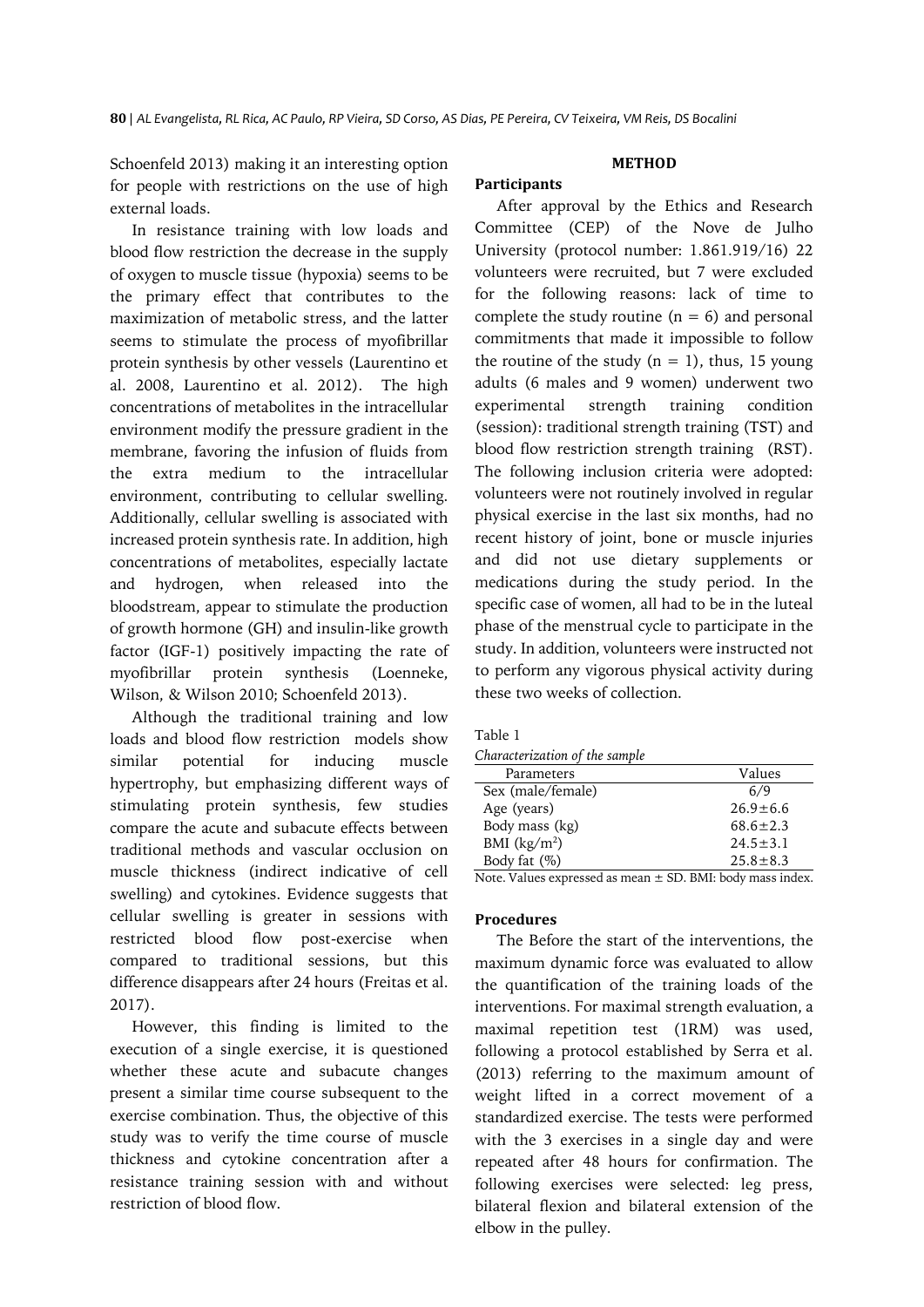After experimental randomization the blood flow restriction condition, the volunteers performed three resisted exercises: horizontal leg press, elbow flexion in the low pulley, and elbow extension in the high pulley with load of 20% of 1RM. In the TST condition, the volunteers performed the same exercises, but with load corresponding to 80% of 1RM.

The training volume was similar in both experimental conditions, with 4 sets per exercise until voluntary failure, free speed, with 1-minute interval between sets and 10 minutes between exercises. No differences in training volume were found between the experimental conditions.

To perform blood flow restriction, during the series in session 3, the volunteers used an inflatable cuff, model Clinic Arm (WCS, CARDIOMED, Brazil) positioned proximal portion of the exercised limbs (arms: near the armpits; gluteal fold). The equipment pressure was then adjusted to 50% of the total occlusion value according to the previously published protocol (Scott et al., 2015). The occlusion pressure was estimated through the palpatory method according to previous publications (Dankel, Jessee, Abe, & Loenneke 2016; Fahs, Loenneke, Lindy, Thiebaud, & Bembem 2012). To estimate the total occlusion pressure of the upper limb, the equipment was positioned in the proximal part of the arm and the radial artery pulse was found. For the lower limb, the cuff was positioned below the gluteal fold and the popliteal artery pulse was found. In both conditions the equipment was then inflated, with the valve closed, until the arterial pulse disappeared. At that time, the pressure value recorded on the pressure gauge represented an estimate of the total occlusion pressure. The pressure remained fixed during all the series and pauses of the same exercise, being withdrawn between one exercise and another with (1-minute interval).

For cytokine analysis, 5 ml of venous blood was collected in a vacuum tube containing sodium heparin as an anticoagulant. The tube was centrifuged at 1000 g, at 4° C for 7 minutes. Serum was collected and stored at -80° C until the cytokine dosages were reached. The cytokines dosed were interleukin 10 (IL-10) and tumor

necrosis factor alpha (TNF- $\alpha$ ). Dosages were performed using the ELISA technique using commercial kits (R & D Systems), following the manufacturer's instructions. The plates were read on a multi-plate reader (SpecraMax i3, Molecular Devices, USA) at 450 nm. Blood samples were taken before the training session (pre), immediately after (0h) and 24 (24h) and 48 hours (48h) after both experimental conditions.

Muscular thickness performed by the ultrasound method was used in this study with the purpose of analyzing the muscular edema according to previous publications (Abe, DeHoyos, Pollock, & Garzarella 2000) All evaluations were performed using portable ultrasound imaging unit (Bodymetrix, BodyMetrix, BX2000, IntelaMetrix, Inc., Livermore, CA). With individuals in the orthostatic position, water-soluble transmission gel (Aquasonic 100 Ultrasound Transmission Gel, Parker Laboratories Inc., Fairfield, NJ, USA) was applied at each measurement site and a 2.5 MHz ultrasound wave was applied perpendicularly, on the skin, referring to the measurement site according to previous publications (Abe et al. 2000). When image quality was considered satisfactory, it was saved to obtain muscle thickness dimensions by measuring the distance from the subcutaneousmuscle adipose tissue interface to the musclebone interface. Measurements were made on the right side of the body, at the midpoint of the arm (between acromion and elbow) and the thigh (between the patella and the inguinal ligament). Locations were measured with a vinyl measuring tape and then marked with a felt pen to ensure session-to-session accuracy. During upper extremity measurements, participants sat with arms relaxed and in an extended position. In the measurement of lower limbs, the individuals remained standing, with the body weight distributed in both lower segments. To ensure good accuracy, 3 measures were taken from the segments. When a difference greater than 10% was found, a fourth measurement was performed, and the mean of the measures was used. The thicknesses were performed before the training session (pre), immediately after (0h) and 24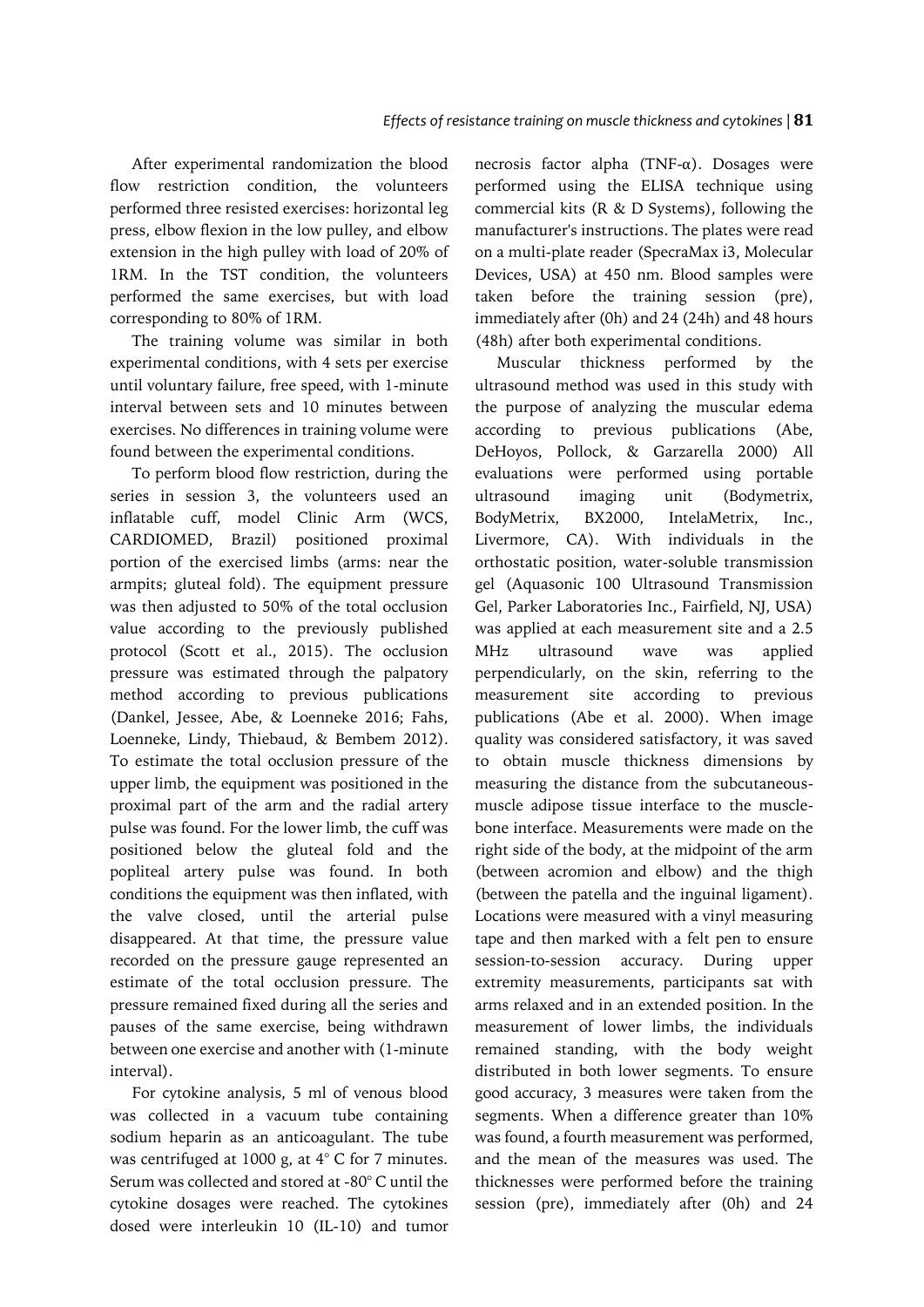(24h) and 48 hours (48h) after both experimental conditions.

## **Statistical analysis**

The descriptive analysis is presented as mean and standard deviation. The normality of the data was verified with the application of the Shapiro Wilk test. Since the data presented normal distribution, the parametric statistic was used. Analysis of variance (ANOVA-two way) for repeated measures was used to identify interaction between interventions and time. In the occurrence of significant F values, the multiple comparison test with Bonferroni adjustments was used. The significance level adopted for all comparisons was  $p \leq 0.05$ .



*Figure 1.* Relation of Mean and standard deviation of muscle thickness with (RST) and without (TST) restriction of blood flow. \*p< 0.05 vs baseline.



*Figure 2.* Relation Mean and standard deviation of the concentration of IL-10 and TNF-α with (RST) and without (TST) restriction of blood flow. #p< 0.05 vs baseline.

#### **RESULTS**

Such visualized at figure 1 (Panels A and B), a main effect of time were found to biceps (F= 10.3; p= 0.001) and triceps (F= 3.6, p= 0.020) thickness, however, not difference were found to both experimental condition ( $F = 0.00$ ,  $p = 0.989$ ;  $F= 0.08$ ,  $p= 0.783$ ). Similar results were found on muscular thickness for the lower limbs (Panel C and D), were found the main effect of time for the rectus femoris thickness (F=  $9.394$ ; p =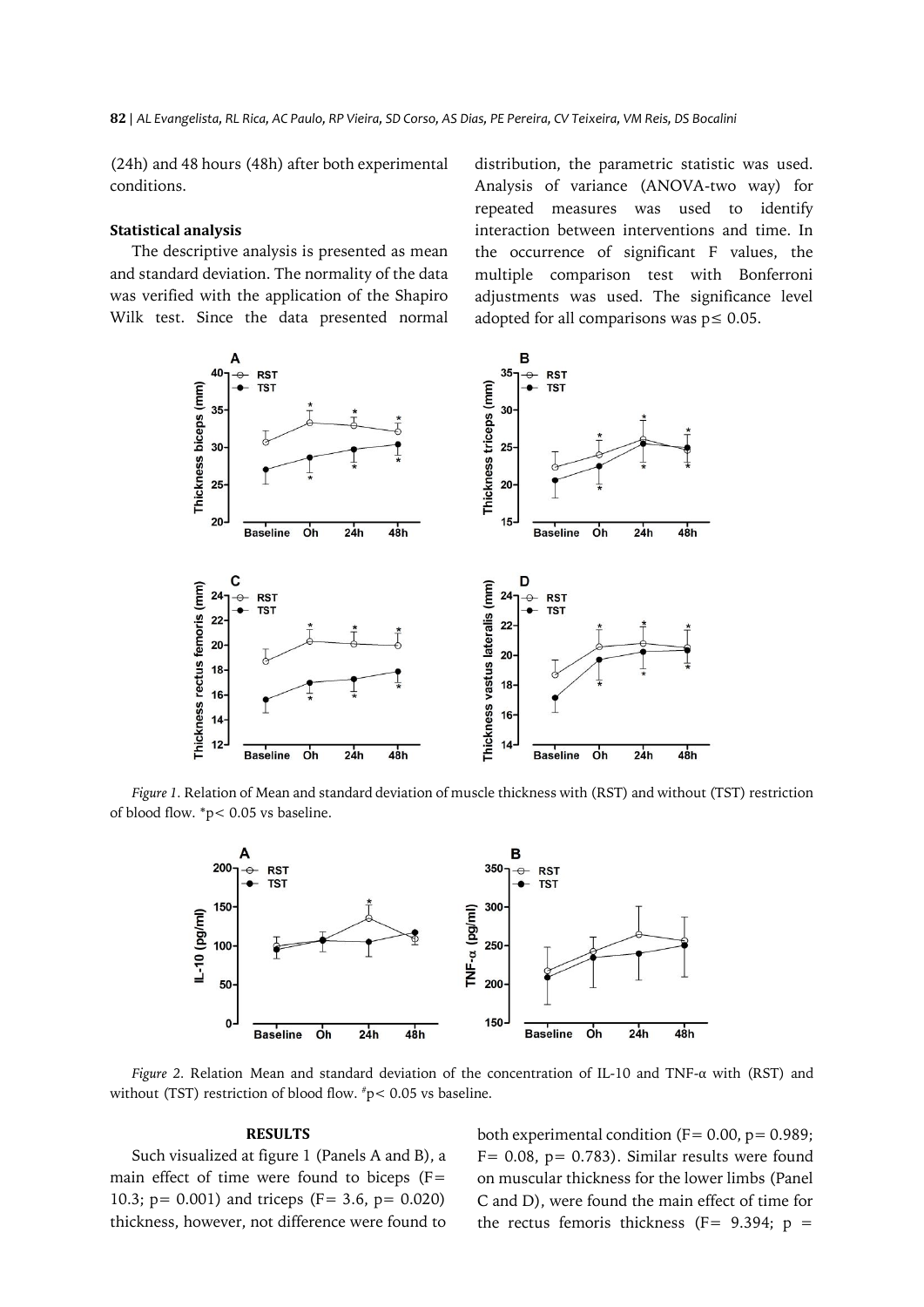0.001) and vastus medial (F=  $11.959$ ; p< 0.001) but not to experimental condition ( $F = 0.012$ ,  $p =$ 0.913; F= 0.61, p= 0.617) respectively.

Significant interaction between experimental conditions and time were found to IL-10 ( $F = 5.3$ , p= 0.004). The mean 24h of RST condition was higher than TST at the same time. There was no difference between the intervention  $(F= 0.157,$  $p= 0.698$ ) or time (F= 1.911;  $p= 0.142$ ) in the averages of TNF-α as showed at Figure 2.

### **DISCUSSION**

The aim of this study was to verify the time course of lower and upper limb muscle swelling and the concentration of cytokines, IL-10 and TNF-α, at different times after an acute strength training session with and without restriction of blood flow. The main findings were that the thickness of the biceps brachii, rectus femoris and vastus lateralis muscles remained increased for 48 hours regardless of the condition. In addition, IL10 showed a significant increase after 24 hours in RST when compared to TST condition.

Our results corroborate with the other study (Loenneke et al. 2012) that demonstrated increase in post-exercise muscle thickness with no difference between RST and TST conditions. In fact, there are divergences of results on muscle post-exercise thickness in RST and TST conditions. On the one hand, Yasuda, Fukumura, Iida, & Nakajima (2015) underwent 4 sets of elbow flexion until exhaustion at 20% 1RM with and without restriction of blood flow and also found no difference in brachial biceps swelling between the conditions. Although the charge intensity was identical, this study demonstrated that simple flow restriction may not potentiate swelling. On the other hand, Freitas et al. (2017) and Jenkins et al. (2015) demonstrated that RST potentiated quadriceps thickness when compared to TST immediately after a single exercise. It is suggested that part of the increase in muscle thickness occurs through extravasation of substances through the membrane of muscle fibers (Loenneke et al. 2012) and its time course is not well known. In this sense, our results indicate that there is no difference between RST

and TST shortly after performing several exercises in the same session.

The choice to perform three exercises in a single experimental session was verified by the fact that muscle swelling would remain longer when compared to other studies, and this hypothesis was corroborated. In fact, the exception of the triceps muscle, muscle swelling of the rectus femoris, vastus lateralis and biceps brachii lasted for 24 hours after the experimental session. And the vastus lateralis and biceps continued to increase after 48 hours. Freitas et al. (2017) previously demonstrated that the values of the quadriceps area returned to pre-exercise conditions. An atypical result was observed in the time course of brachial triceps muscle swelling, as there was no increase in post-exercise swelling, regardless of the condition, and the swelling showed a significant reduction 48 hours after the RST protocol compared to the pre and TST conditions. Freitas et al. (2017) also demonstrated that the hamstring muscles were less responsive than the quadriceps muscle for RST and TST conditions. Therefore, it seems that the muscle type would respond differently to RST or TST training and to our knowledge this is the first study to analyze the brachial triceps.

In addition to the timing of the measurement, delimitation of the criterion for the measure of swelling could also explain these differences. Our study verified the isolated swelling of the agonist muscles (rectus femoris, vastus lateralis, biceps and triceps) at 0h, 24h and 48h post exercise, while Freitas et al. (2017) selected the entire thigh cross-sectional area at 15min, 75min, 24h, 48h, 72h and 96h. A sweep of a larger area could capture the presence of more extramuscular substances and mask the actual intramuscular changes.

The mechanism of post-exercise swelling of force was not part of the scope of our research, but it could be different between RST and TST conditions. On the one hand, the accumulation of metabolites within the muscle caused by flow restriction may also induce a shift of fluid from the extracellular space to the intracellular space, which could also have contributed in some way to the increased response of muscle swelling (Freitas et al., 2017) In fact, previous studies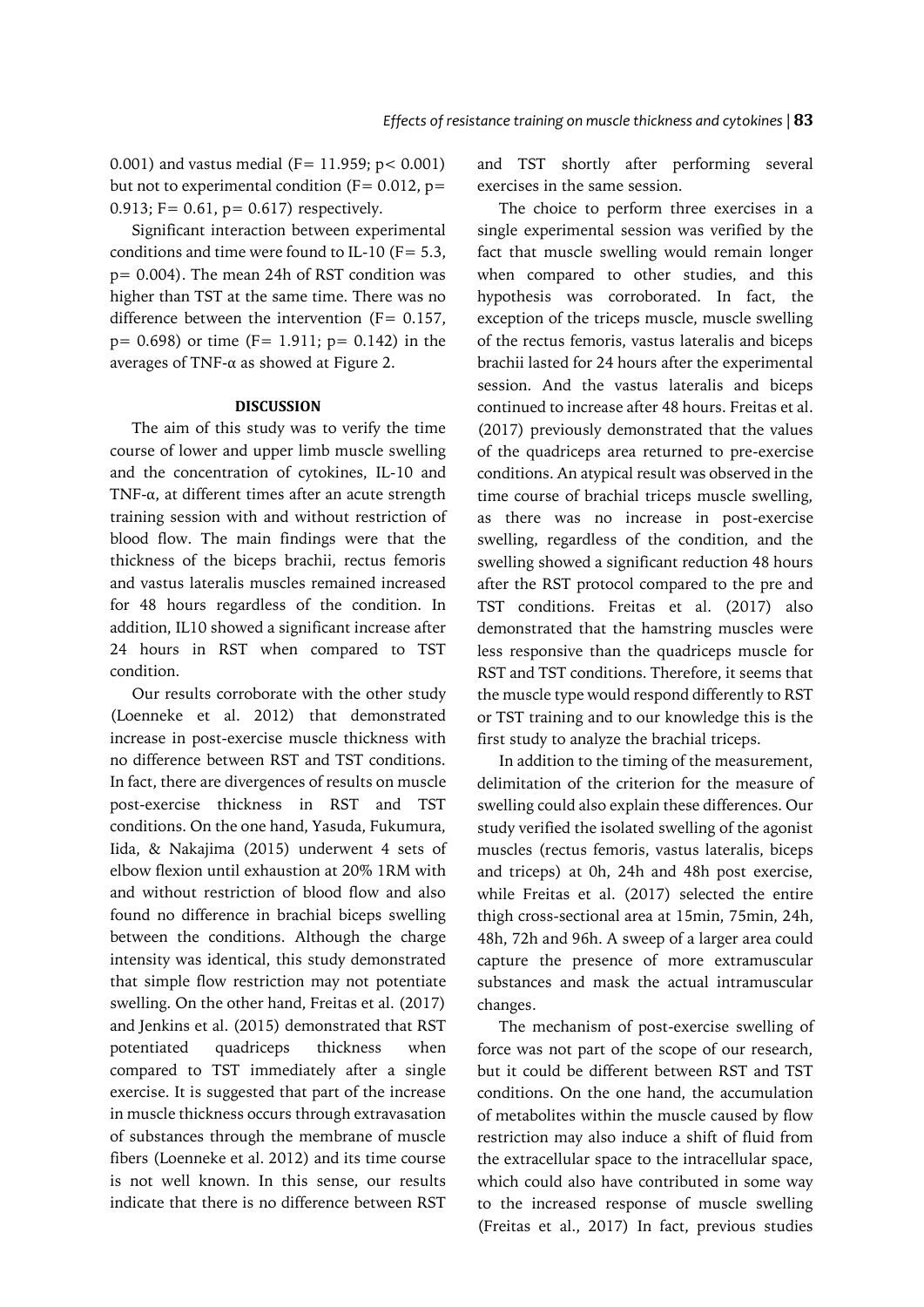have demonstrated that the application of blood flow restriction in the absence of exercise is effective in attenuating both muscle atrophy of immobilized limbs (Kubota, Sakuraba, Koh, Ogura, & Tamura, 2011; Takarada, Takazawa, & Ishii, 2000). Therefore, this mechanism would increase the volume of muscle fibers. On the other hand, in TST there is a high mechanical stress and there could be more microleafs in the muscle fibers that would leak fluids and substance into the extracellular environment, resulting in a greater venous accumulation. This would increase muscle volume, but would compromise the volume of muscle fibers. Therefore, a direct measurement, such as muscle biopsy, is necessary to shape these conjectures and examine what is happening at the cellular level. But until this outcome, cytosine analysis may help in the search for these responses.

Cytokines play an important role in the inflammatory response (Calee & Fernandez 2010). In the present study TNF- $\alpha$ , a proinflammatory cytokine, did not show a significant increase in response to RST and STT. These results are consistent with other studies (Suzuki, Kobayashi, Uruma, & Koyama 2000) that did not show significant elevations in TNF- $\alpha$  after a training session.

Conversely, IL-10, an anti-inflammatory cytokine (Petersen & Pedersen 2005) increased significantly post24h in the BFR group. These results associated with thickens results indicate that RST provides the same benefits as TST, however, providing an attenuated inflammatory response.

Muscle activation has been shown to be increased with restriction blood flow exercise, due to early fatigue of slow-twitch muscle fibers and early recruitment of fast-twitch muscle fibers due to increased sympathetic response and increased norepinephrine, which stimulates B2 adrenergic receptors, and results in selective hypertrophy of type II fibers. In the case of lactate, it is believed that the accumulation of hydrogen ions initiates a cascade of events that ultimately leads to the secretion of anabolic hormones, such as testosterone, GH and IGF-1.

Our results demonstrated that prolonged muscle swelling for 48 hours occurred in both

RST and TST. This result was similar to the conclusion of a recent literature review (Loenneke, Thiebaud, & Abe 2014). However, our results demonstrated that IL-10 was potentiated in the RST condition, although part of the literature points out similar effects on inflammatory markers (Loenneke et al. 2014).

The current study contains limitations that can be discussed. First there is a plethora of combinations between blood flow restriction level, organization of the training protocol, choice of load, location of measurements, presence of comorbidities and use of drugs, for example. Therefore, our results are limited to conditions similar to our research design. Although instructed to maintain the same eating routine and not carry out strenuous efforts during the two weeks of study, we did not perform a food reimbursement or measure the level of physical activity of the participants during the study period. Recent evidence suggests that blood flow restriction pressure should be determined individually for each participant (Laurentino et al. 2018) and our study took such care. However, the palpatory method has limitations when compared to Doppler (Laurentino et al. 2018). In addition, there was no direct evaluation of muscle tissue in the present study; so, without this measure we can only speculate what happens at the cellular level.

### **CONCLUSION**

In conclusion both experimental conductions promoted similar changes on muscular swelling without alterations on TNFα, however, the RST protocol induced increase on IL-10 concentration after 24 hours of exercise session.

**Acknowledgments:** We want to thank the scholarships provided by FAPES (590/19 – no. 84417625/2018) and the support of the CAPES and CNPQ.

**Conflict of interests:** Nothing to declare.

**Funding:** Nothing to declare.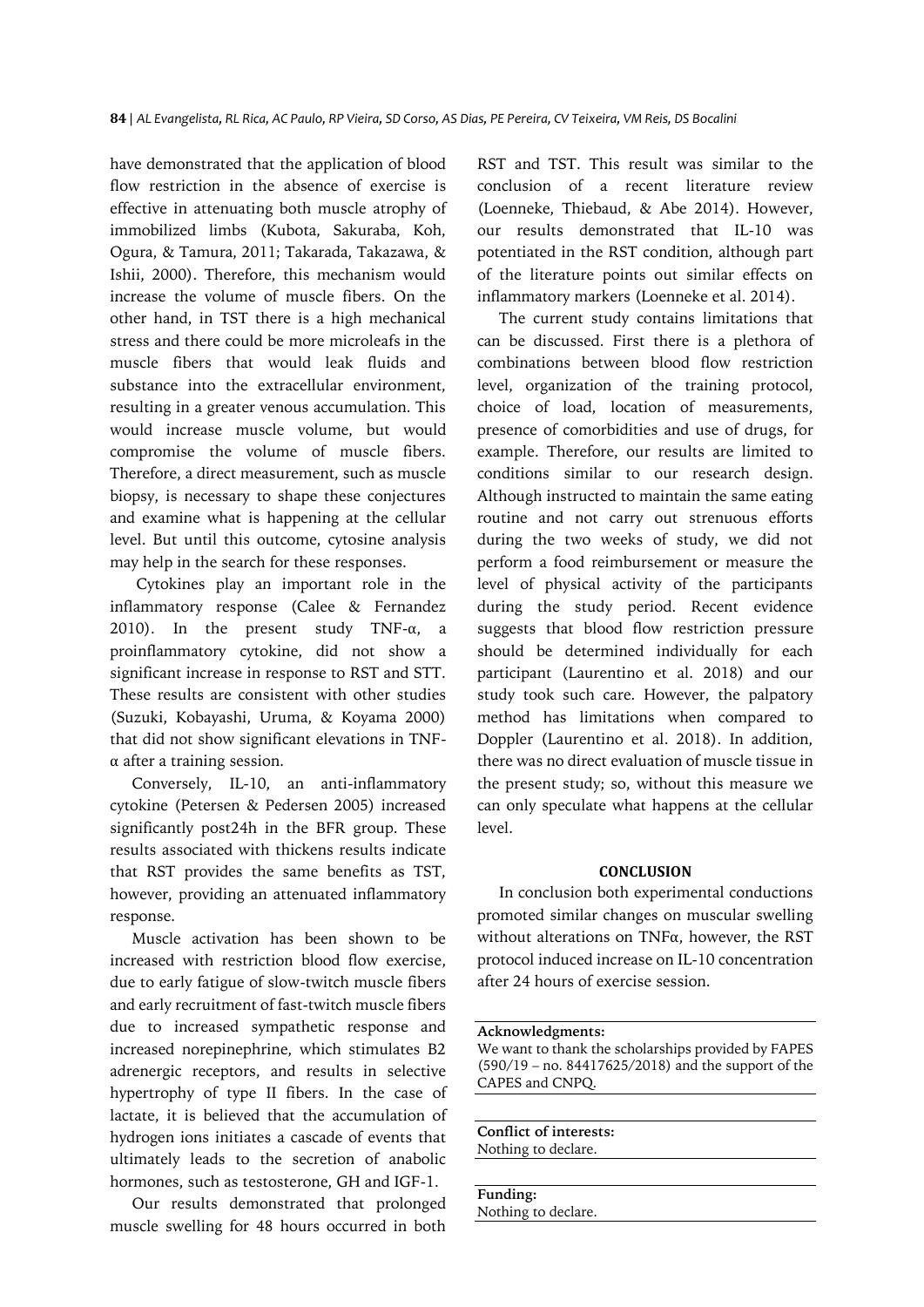### **REFERENCES**

- Abe, T., DeHoyos, D. V., Pollock, M. L., & Garzarella, L. (2008). Time course for strength and muscle thickness changes following upper and lower body resistance training in men and women. *European journal of applied physiology, 81*(3), 174- 180.
- ACSM. (2010). *ACSM's Guidelines for Exercise and Prescription.*
- Dankel, S. J., Jessee, M. B., Abe, T., & Loenneke, J. P. (2016). The Effects of Blood Flow Restriction on Upper-Body Musculature Located Distal and Proximal to Applied Pressure. Sports Medicine, *46*(1), 23-33.
- Fahs, C. A., Loenneke, J. P., Lindy, M. R., Thiebaud, R. S., & Bembem, M. G. (2012). Methodological considerations for blood flow restricted resistance exercise. *Journal of Trainology, 1*, 14-22.
- Freitas, E. D. S., Poole, C., Miller, R. M., Heishman, A. D., Kaur, J., Bemben, D. A., & Bemben, M. (2017). Time Course Change in Muscle Swelling: High-Intensity vs. Blood Flow Restriction Exercise. *International journal of sports medicine, 38*(13), 1009-1016.
- Garber, C. E., Blissmer, B., Deschenes, M. R., Franklin, B. A., Lamonte, M. J., Lee, I. M.(2011). American College of Sports Medicine position stand, Quantity and quality of exercise for developing and maintaining cardiorespiratory, musculoskeletal, and neuromotor fitness in apparently healthy adults: guidance for prescribing exercise. *Medicine and science in sports and exercise, 43*(7), 1334-1359.
- Jenkins, N. D., Housh, T. J., Bergstrom, H. C., Cochrane, K. C., Hill, E. C., Smith C. M., … Cramer, J. T. (2015). Muscle activation during three sets to failure at 80 vs. 30% 1RM resistance exercise. *European journal of applied physiology, 115*(11), 2335-47.
- Kraemer, W. J., Ratamess N. A., & French, D. N. (2002). Resistance training for health and performance. *Current sports medicine reports*, *1*(3), 165-171.
- Kubota, A., Sakuraba, K., Koh, S., Ogura, Y., & Tamura, Y. (2011). Blood flow restriction by low compressive force prevents disuse muscular weakness. *Journal of science and medicine in sport, 14*(2), 95-99.
- Laurentino, G., Ugrinowitsch, C., Aihara, A. Y., Fernandes, A. R., Parcell, A. C., Ricard, M., & Tricoli, V. (2008). Effects of strength training and vascular occlusion. *International Journal of Sports Medicine, 29*(8), 664-667.
- Laurentino, G. C., Ugrinowitsch, C., Roschel, H., Aoki, M. S., Soares, A. G., M., N. J., ... Tricoli, V. (2012). Strength training with blood flow restriction diminishes myostatin gene expression. *Medicine and Science in Sports and Exercise, 44*(3), 406-412.
- Laurentino, G. C., Loenneke, J. P., Mouser, J. G., Buckner, S. L., Counts, B. R., Dankel, S. J., …Tricoli, V. (2018). Validity of the Handheld

Doppler to Determine Lower-Limb Blood Flow Restriction Pressure for Exercise Protocols. *Journal of strength and conditioning research*, [Epub ahead of print].

- Lixandrão, M. E., Ugrinowitsch, C., Berton, R., Vechin, F. C., Conceição, M. S., Damas, F., … Roschel, H. (2018). Magnitude of Muscle Strength and Mass Adaptations Between High-Load Resistance Training Versus Low-Load Resistance Training Associated with Blood-Flow Restriction: A Systematic Review and Meta-Analysis. *Sports medicine ,48*(2), 361-378.
- Loenneke, J. P., Fahs, C. A., Thiebaud, R. S., Rossow, L. M., Abe, T., Ye, X., … Bemben, M. G. (2012). The acute muscle swelling effects of blood flow restriction. *Acta physiologica Hungarica, 99*(4), 400-410.
- Loenneke, J. P., Thiebaud, R. S., & Abe, T. (2014). Does blood flow restriction result in skeletal muscle damage? A critical review of available evidence. *Scandinavian journal of medicine & science in sports, 24*(6), e415-422.
- Loenneke, J. P., Wilson, G. J., & Wilson, J. M. (2010). A mechanistic approach to blood flow occlusion. *International journal of sports medicine, 31*(1), 1-4.
- Mangine, G. T., Hoffman, J. R., Fukuda, D. H., Stout, J. R., & Ratamess, N. A. (2015). Improving muscle strength and size: the importance of training volume, intensity, and status. *Kinesiology, 47*(2), 131-138.
- Petersen, A. M., Pedersen, B. K. (1985). The antiinflammatory effect of exercise. (2005). *Journal of Appllied Physiology*, *98*(4), 1154-1162.
- Pope, Z. K., Willardson, J. M., & Schoenfeld, B. J. (2013). Exercise and blood flow restriction. *Journal of strength and conditioning research, 27*(10), 2914-2926.
- Schoenfeld, B. J. (2010). The mechanisms of muscle hypertrophy and their application to resistance training. *Journal of strength and conditioning research, 24*(10), 2857-2872.
- Scott, B. R., Loenneke, J. P., Slattery, K. M., & Dascombe, B. J. (2015). Exercise with blood flow restriction: an updated evidence-based approach for enhanced muscular development. *Sports Medicine, 45*(3), 313-325.
- Serra, A. J., Silva, J. A. Jr., Marcolongo, A. A., Manchini, M. T., Oliveira, J. V., Santos, L. F., ... Bocalini, D. S. (2013). Experience in resistance training does not prevent reduction in muscle strength evoked by passive static stretching. *Journal of Strength and Conditioning Research, 27*(8), 2304-2308.
- Suzuki, J., Kobayashi, T., Uruma, T., & Koyama, T. (2000). Strength training with partial ischaemia stimulates microvascular remodelling in rat calf muscles. *European Journal of Applied Physiology 82*, 215–222.
- Takarada, Y., Takazawa, H., & Ishii, N. (2000). Applications of vascular occlusion diminish disuse atrophy of knee extensor muscles. *Medicine*